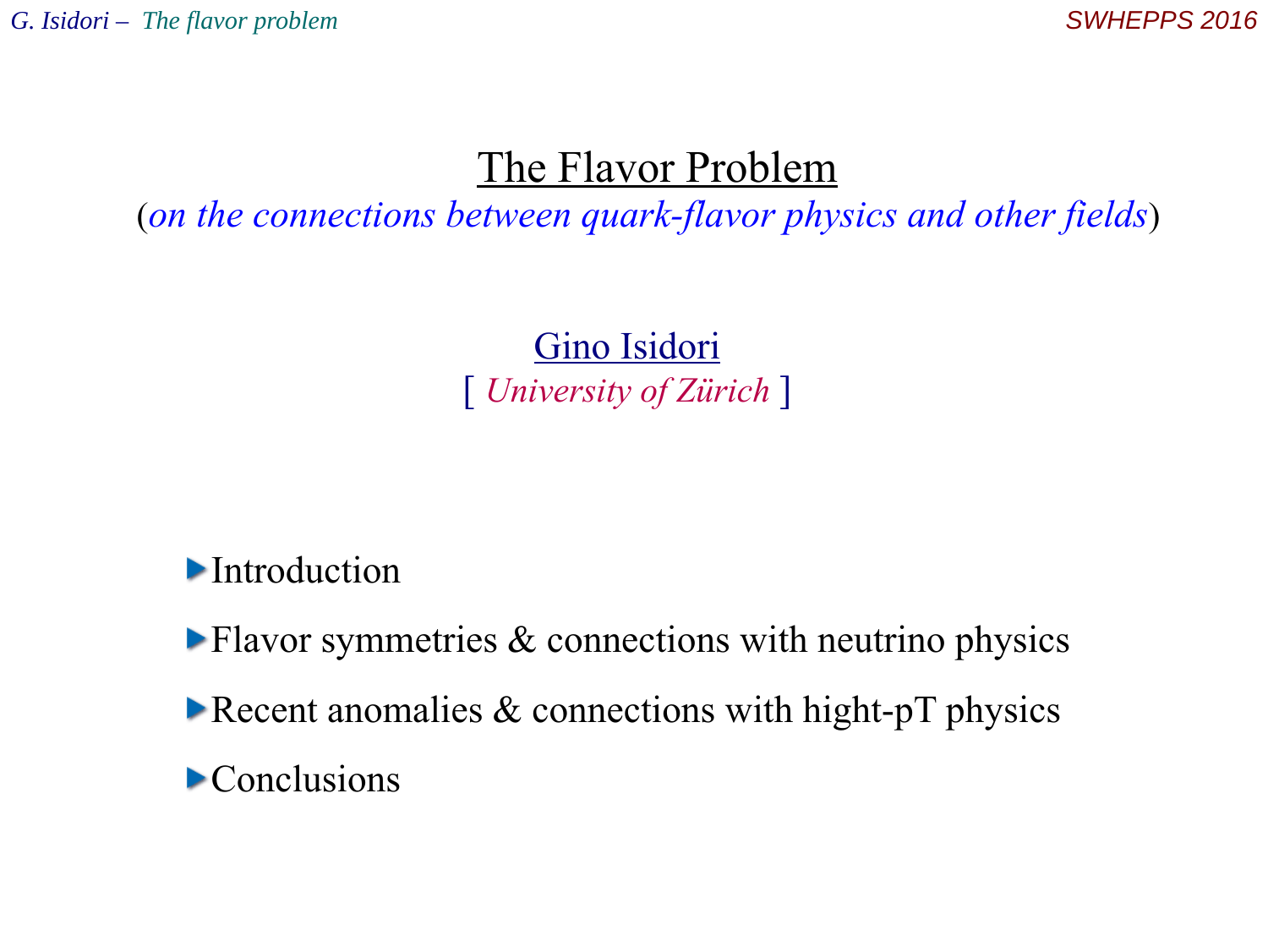All known phenomena in particle physics (*leaving aside a few cosmological observations...*) can be described with good accuracy by a remarkably simple (*effective*) theory:

$$
\mathcal{L}_{\text{SM}} = \mathcal{L}_{\text{gauge}}(A_{a}, \psi_{i}) + \mathcal{L}_{\text{Higgs}}(\phi, A_{a}, \psi_{i})
$$
  
• *Natural* • *Ad hoc*

- Experimentally tested with high accuracy
- Stable with respect to quantum corrections
- Highly symmetric
- Necessary to describe data [*clear indication of a non-invariant vacuum*] weakly tested in its dynamical form
- Not stable with respect to quantum corrections
- Origin of the <u>flavor structure</u> of the model [*and of all the problems of the model...*]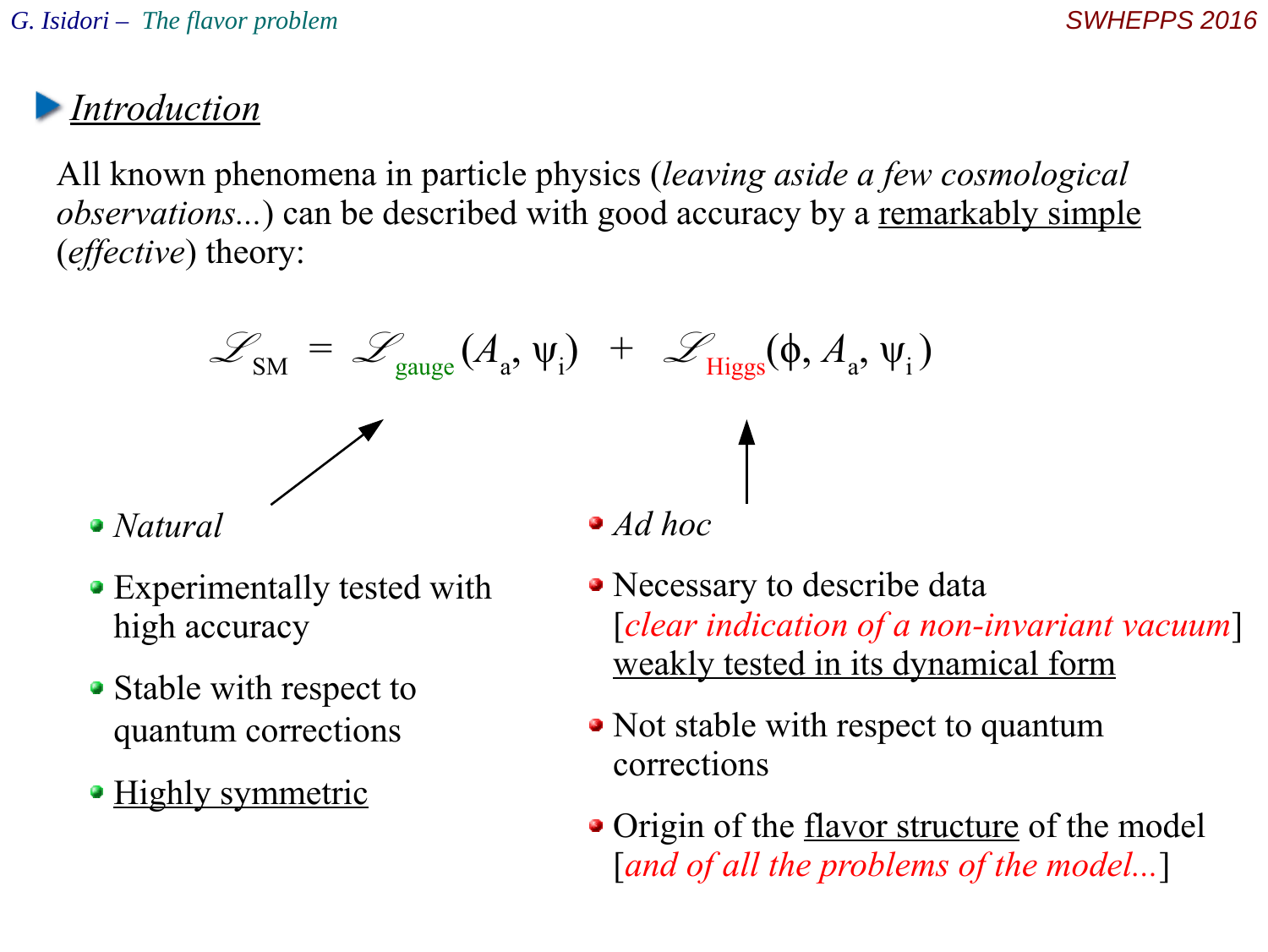The "disturbing" (*but interesting...*) features of the theory are associated to the structure (and the various couplings) appearing in the Higgs potential:



Hierarchy problem (*quadratic sensitivity to the cut-off*)

(indication of *new physics*  close to the electroweak scale ?)  $Δμ<sup>2</sup> ~ Δm<sub>h</sub><sup>2</sup> ~ Λ<sup>2</sup>$ 

*Main open questions in HEP and cosmology...*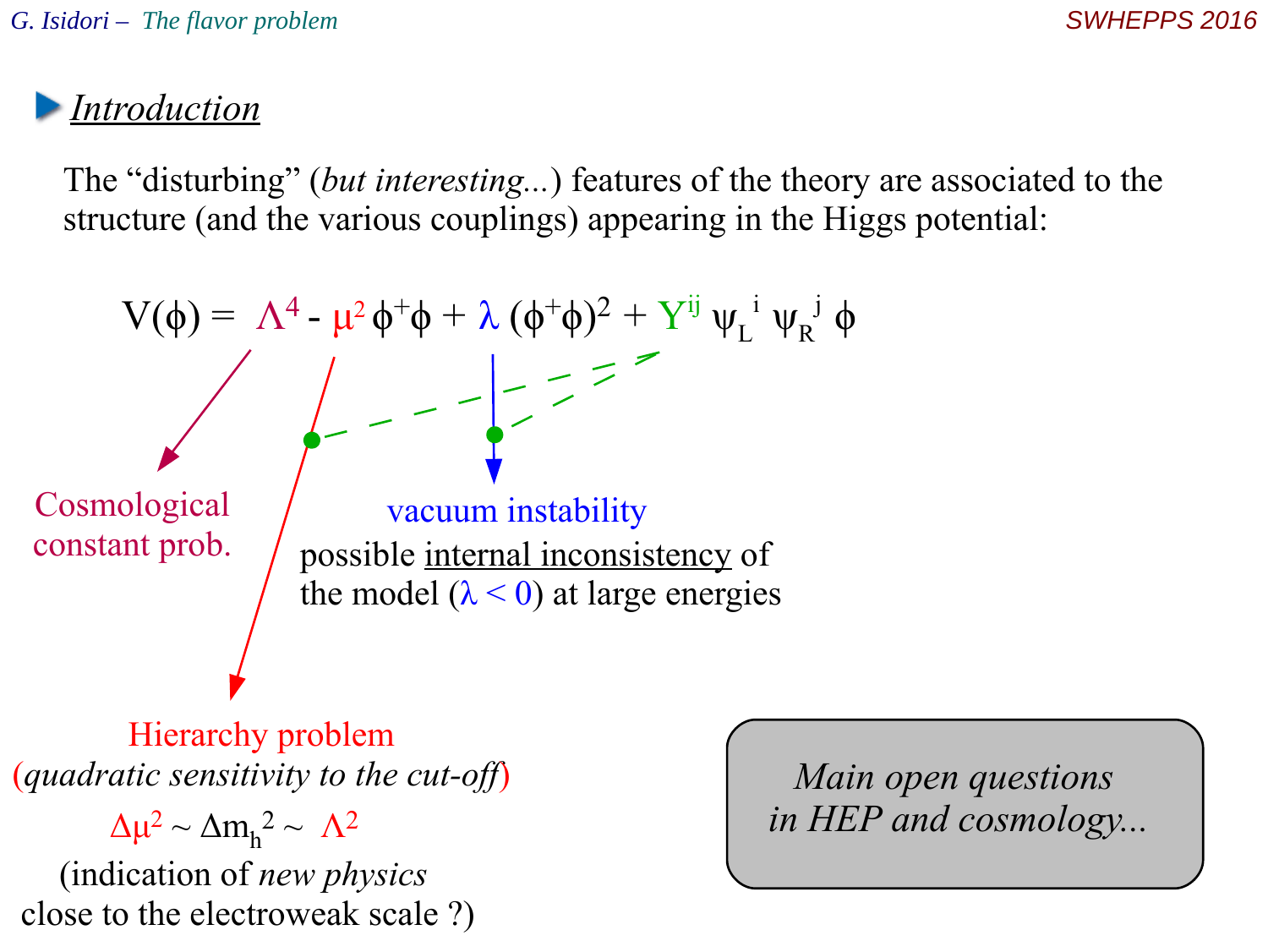The "disturbing" (*but interesting...*) features of the theory are associated to the structure (and the various couplings) appearing in the Higgs potential:

$$
V(\phi) = \Lambda^4 - \mu^2 \phi^+ \phi + \lambda (\phi^+ \phi)^2 + Y^{ij} \psi_L^i \psi_R^j \phi + \frac{g^{ij}}{\Lambda} \psi_L^i \psi_L^{Tj} \phi \phi^T
$$
  
\n
$$
= \frac{1}{\Lambda} \left\{ \begin{array}{c} \text{cosmological} \\ \text{vacuum instability} \\ \text{constant prob.} \end{array} \right\}
$$
\n
$$
= \frac{1}{\Lambda} \left\{ \begin{array}{c} \text{effective} \\ \text{effective} \\ \text{neutrino} \\ \text{mass term} \end{array} \right\}
$$
\n
$$
\text{Hierarchy problem} \\ \text{(quadratic sensitivity to the cut-off)} \\ \Delta \mu^2 \sim \Delta m_h^2 \sim \Lambda^2 \\ \text{(indication of new physics)} \\ \text{close to the electroweak scale ?)} \end{array}
$$
\n
$$
\text{where } \Lambda^2 \text{ is the same as the electric field} \\ \text{quadratic sensitivity to the cut-off} \\ \text{one as the electric field} \\ \text{of the Yukawa coupling} \\ \text{inferachical structure} \\ \text{of the Yukawa coupling.} \\ \text{inferachical structure}
$$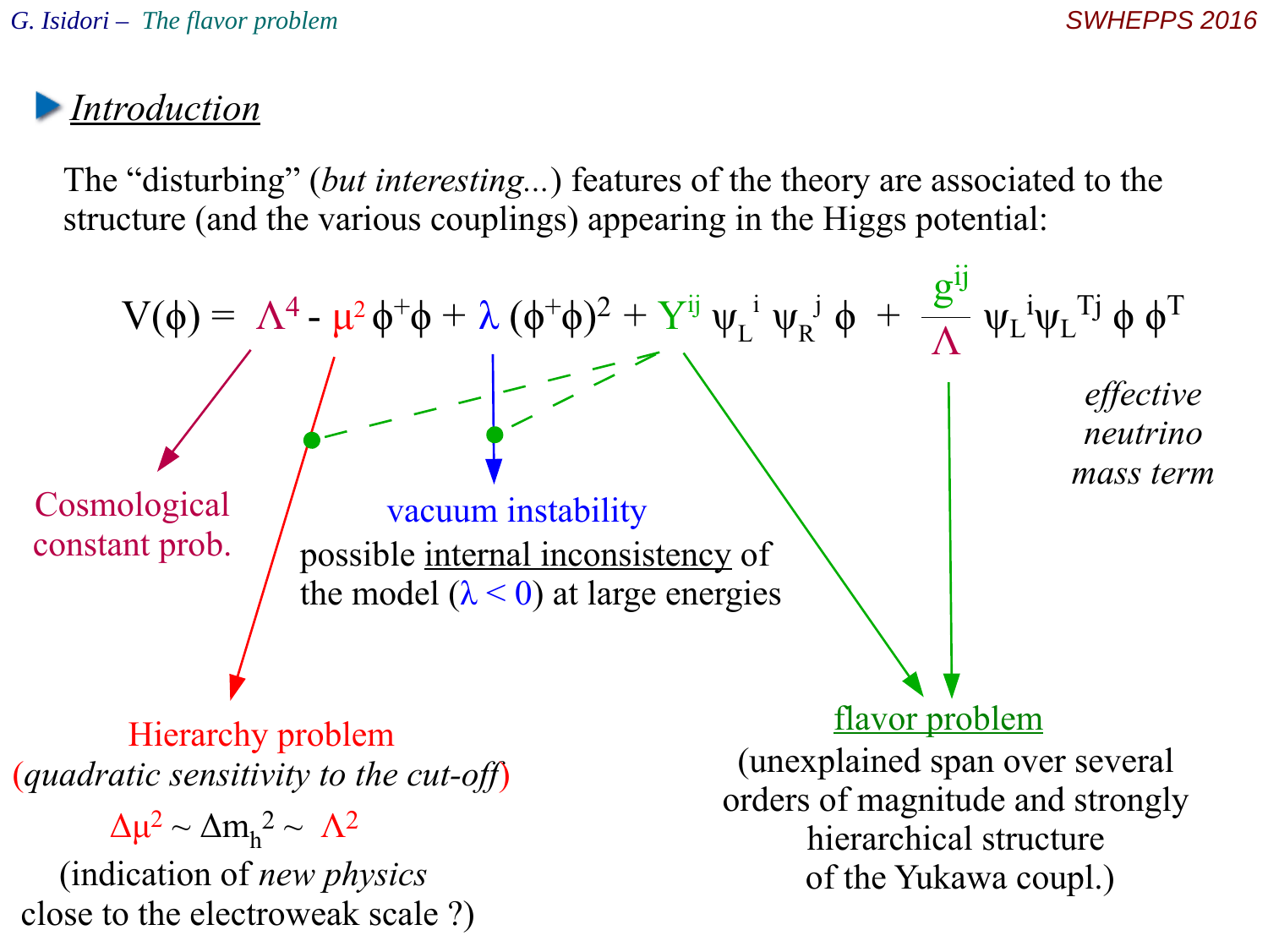The "disturbing" (*but interesting...*) features of the theory are associated to the structure (and the various couplings) appearing in the-Higgs potential:-

$$
V(\phi) = \Lambda^4 - \mu^2 \phi^+ \phi + \lambda (\phi^+ \phi)^2 + Y^{ij} \psi_L^{i} \psi_R^{j} \phi + \frac{g^{ij}}{\Lambda} \psi_L^{i} \psi_L^{i} \eta_L^{j} \phi \phi^T
$$
  
\n
$$
= - \frac{1}{\Lambda} \frac{1}{\Lambda} \frac{1}{\Lambda} \frac{1}{\Lambda} \frac{1}{\Lambda} \frac{1}{\Lambda} \frac{1}{\Lambda} \frac{1}{\Lambda} \frac{1}{\Lambda} \frac{1}{\Lambda} \frac{1}{\Lambda} \frac{1}{\Lambda} \frac{1}{\Lambda} \frac{1}{\Lambda} \frac{1}{\Lambda} \frac{1}{\Lambda} \frac{1}{\Lambda} \frac{1}{\Lambda} \frac{1}{\Lambda} \frac{1}{\Lambda} \frac{1}{\Lambda} \frac{1}{\Lambda} \frac{1}{\Lambda} \frac{1}{\Lambda} \frac{1}{\Lambda} \frac{1}{\Lambda} \frac{1}{\Lambda} \frac{1}{\Lambda} \frac{1}{\Lambda} \frac{1}{\Lambda} \frac{1}{\Lambda} \frac{1}{\Lambda} \frac{1}{\Lambda} \frac{1}{\Lambda} \frac{1}{\Lambda} \frac{1}{\Lambda} \frac{1}{\Lambda} \frac{1}{\Lambda} \frac{1}{\Lambda} \frac{1}{\Lambda} \frac{1}{\Lambda} \frac{1}{\Lambda} \frac{1}{\Lambda} \frac{1}{\Lambda} \frac{1}{\Lambda} \frac{1}{\Lambda} \frac{1}{\Lambda} \frac{1}{\Lambda} \frac{1}{\Lambda} \frac{1}{\Lambda} \frac{1}{\Lambda} \frac{1}{\Lambda} \frac{1}{\Lambda} \frac{1}{\Lambda} \frac{1}{\Lambda} \frac{1}{\Lambda} \frac{1}{\Lambda} \frac{1}{\Lambda} \frac{1}{\Lambda} \frac{1}{\Lambda} \frac{1}{\Lambda} \frac{1}{\Lambda} \frac{1}{\Lambda} \frac{1}{\Lambda} \frac{1}{\Lambda} \frac{1}{\Lambda} \frac{1}{\Lambda} \frac{1}{\Lambda} \frac{1}{\Lambda} \frac{1}{\Lambda} \frac{1}{\Lambda} \frac{1}{\Lambda} \frac{1}{\Lambda} \frac{1}{\Lambda} \frac{1}{\Lambda} \frac{1}{\Lambda} \frac{1}{\Lambda} \frac{1}{\Lambda} \frac{1}{\Lambda} \frac{1}{\Lambda} \frac{1}{\Lambda} \frac{1}{\Lambda} \frac{1
$$

Hierarchy problem (*quadratic sensitivity to the cut-off*)

(indication of *new physics*  close to the electroweak scale ?)  $Δμ<sup>2</sup> ~ Δm<sub>h</sub><sup>2</sup> ~ Λ<sup>2</sup>$ 

(unexplained span over several orders of magnitude and strongly hierarchical structure of the Yukawa coupl.)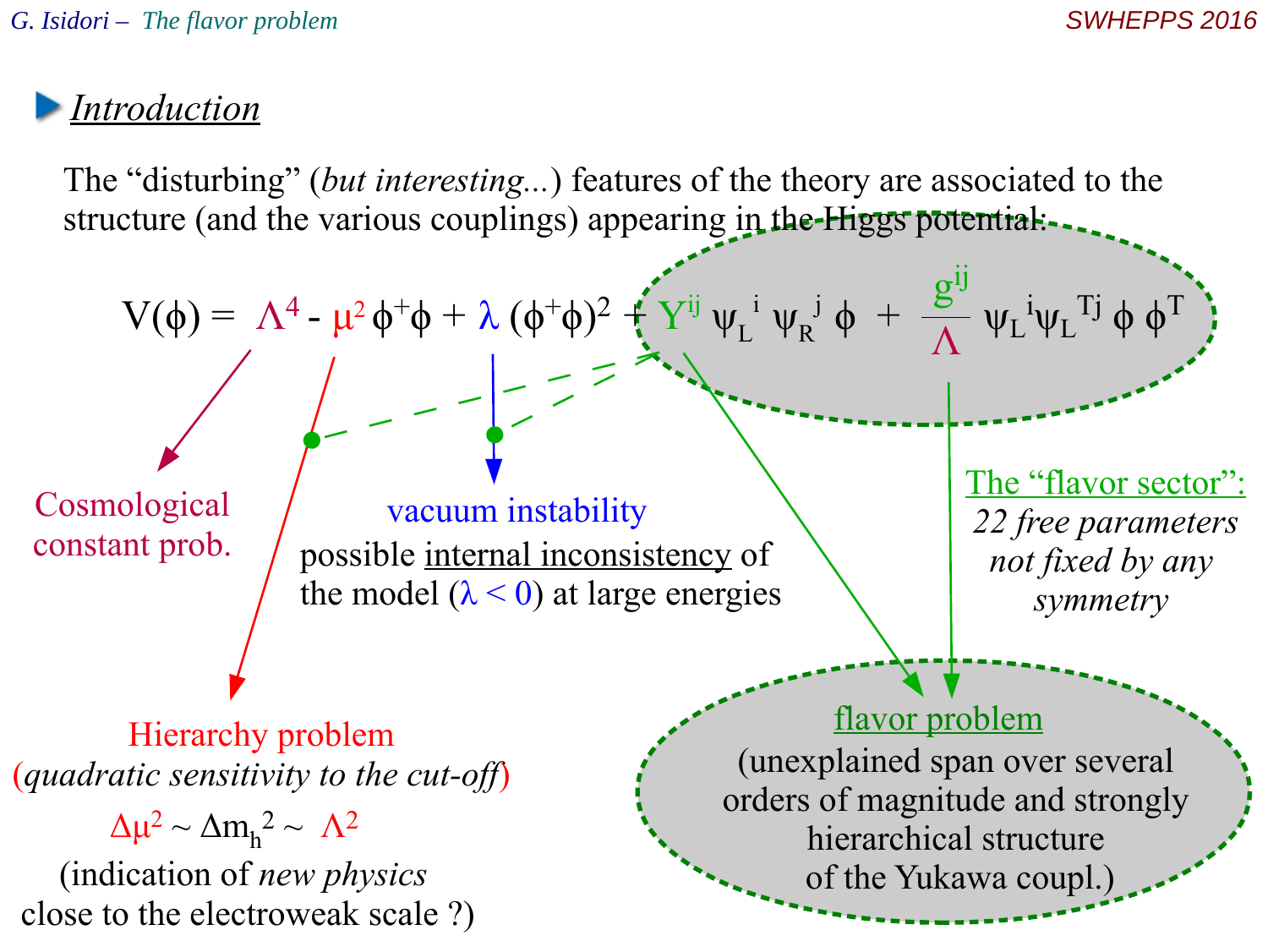

Key role of flavor physics • Identify symmetries and symmetry-breaking patterns beyond those present in the SM



Key open question:

*What determines the observed pattern of quark & lepton mass matrices?*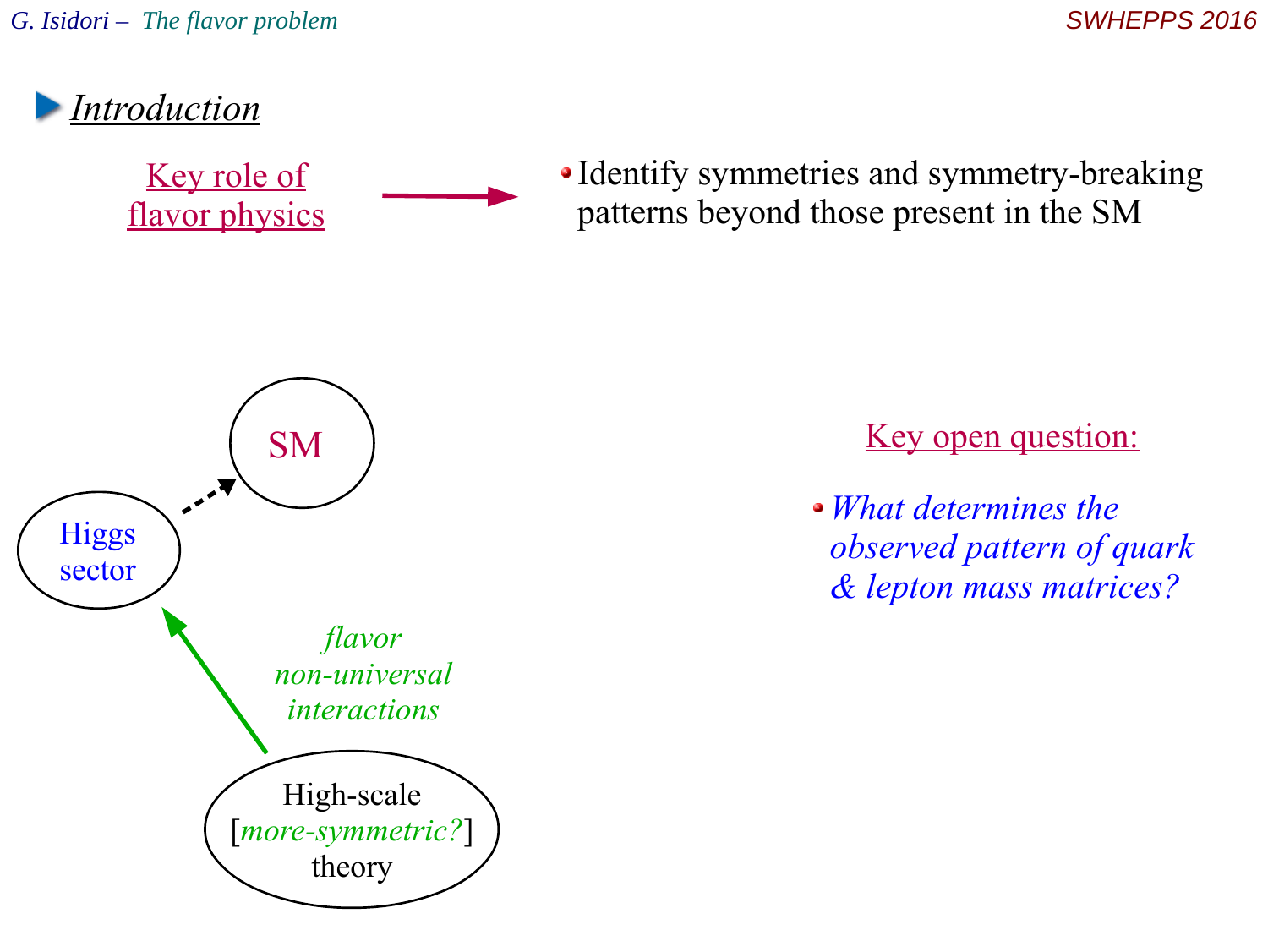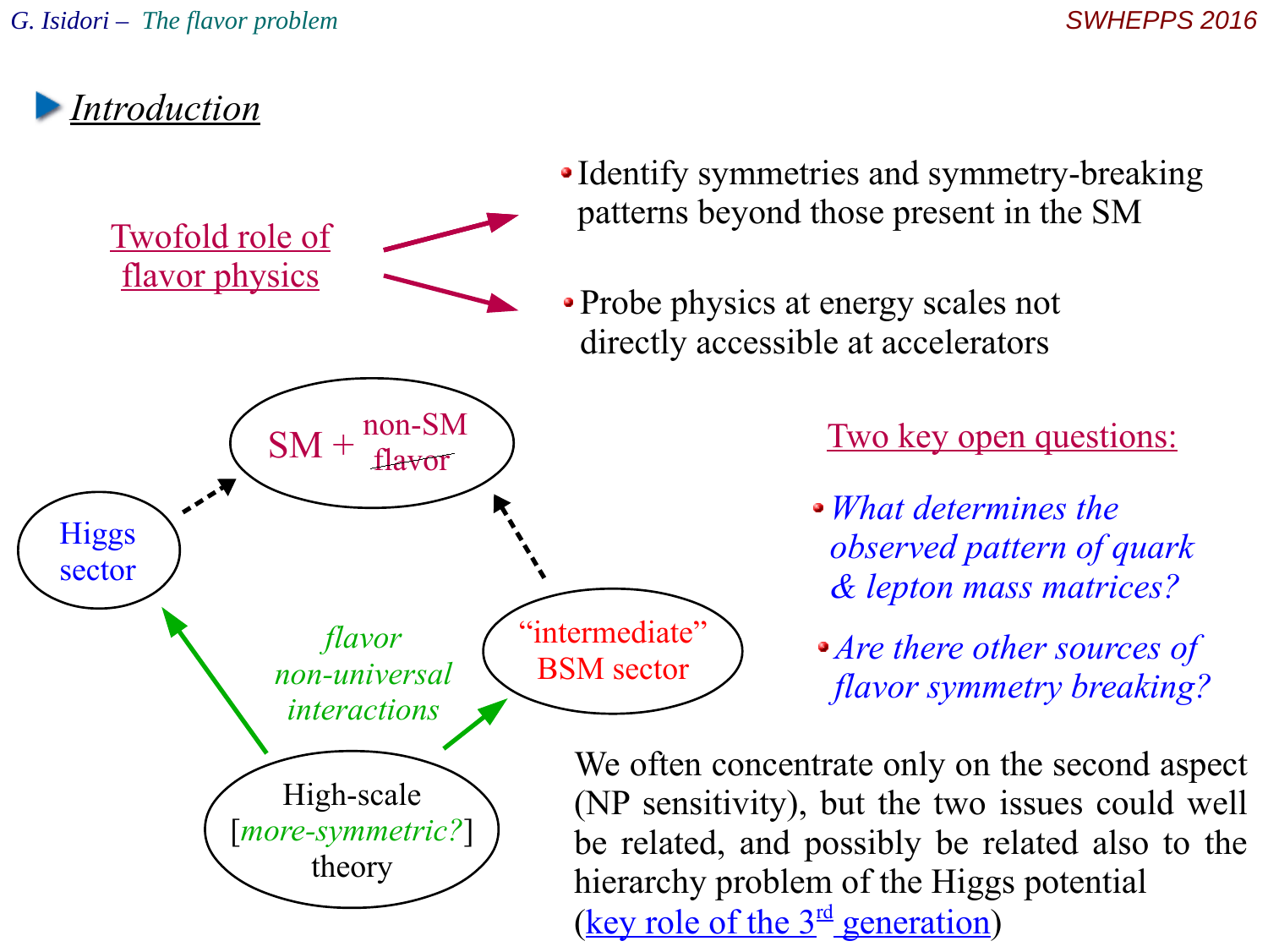# Speculations about Flavor Symmetries

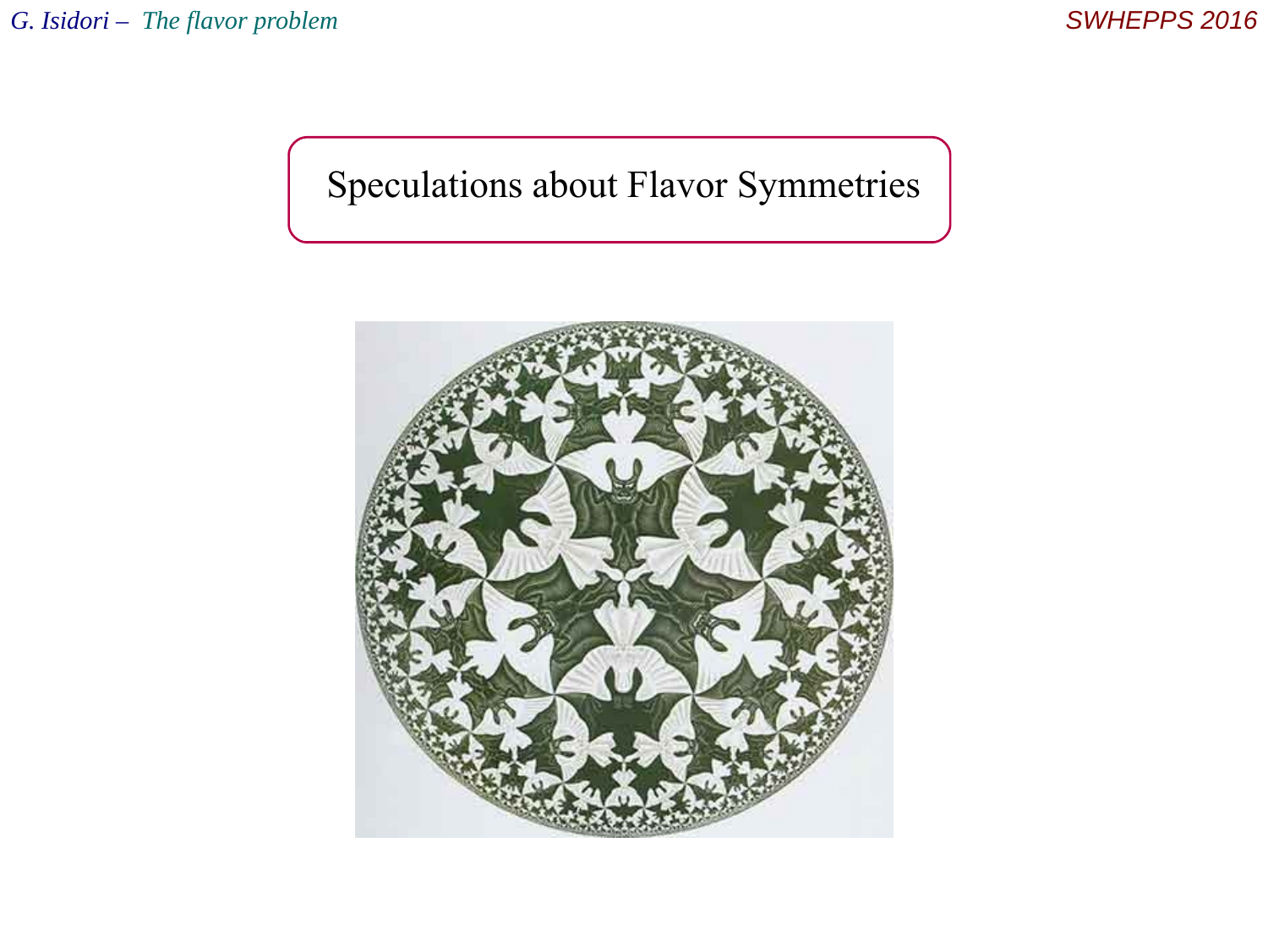### *The data:* (I) *quark & lepton masses*



- Strong hierarchical pattern of quark and chargedlepton masses  $(m_1/m_3 \ll m_2/m_3 \ll 1)$
- Almost diagonal CKM (quark-mixing) matrix
- Large mixing angles in the neutrino sector
- Neutrino spectrum not fully known yet, but certainly not very hierarchical

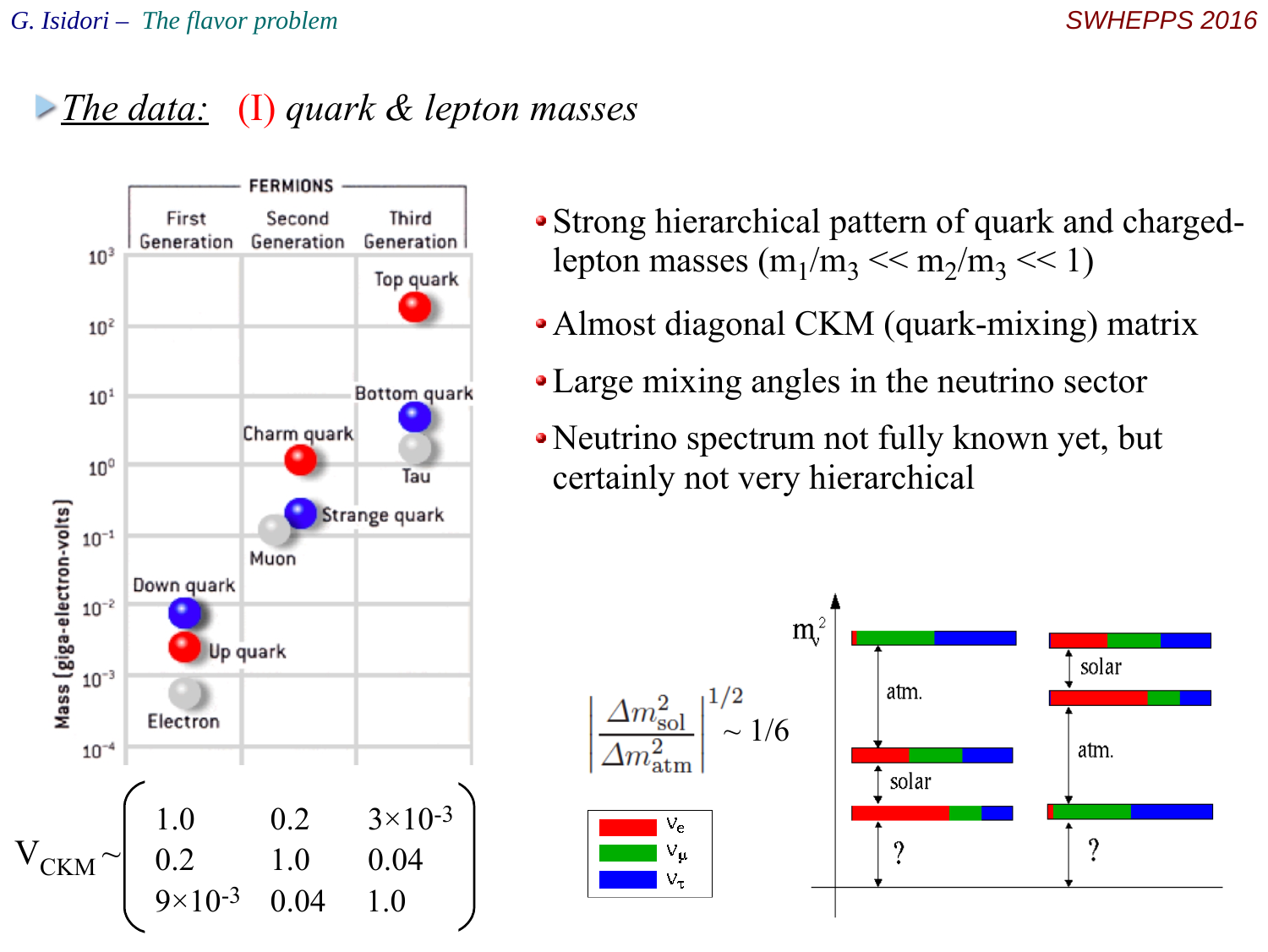### *The data:* (II) *the suppression of FCNCs*

*Are there other sources of flavor symmetry breaking*  (*beside SM Yukawa couplings & neutrino mass matrix*)?

That's the question addressed by precision measurements (& searches) of flavorchanging processes of quarks & charged-leptons  $\rightarrow$  So far (almost) everything seems to fit well with the SM→ Strong limits on NP

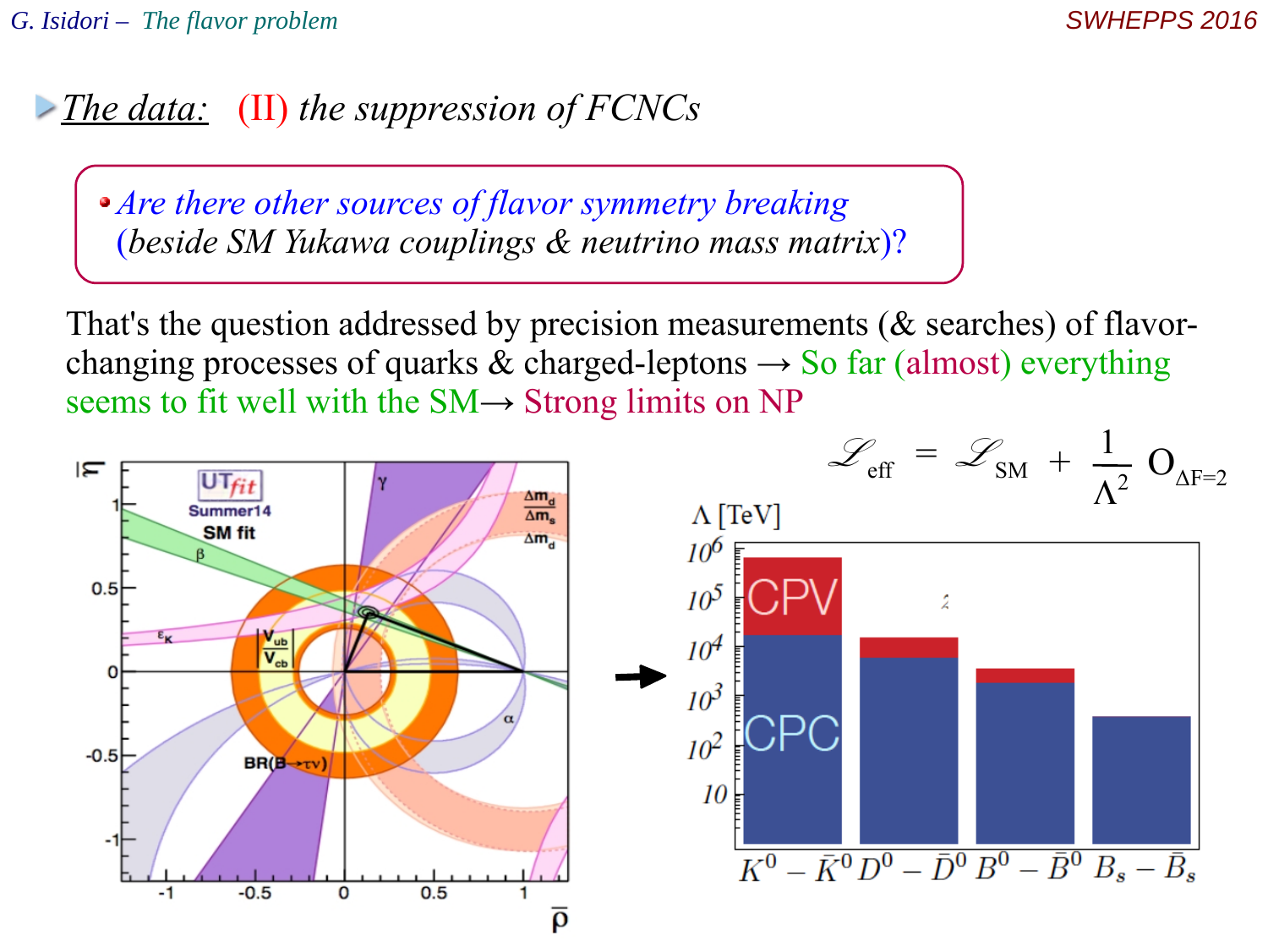#### *The MFV hypothesis (& variations)*

 $U(3)^3 = U(3)_Q \times U(3)_U \times U(3)_D$ 

Largest flavor symmetry group compatible with the SM gauge symmetry

MFV hypothesis: the Yukawa couplings are the only breaking terms of this large flavor symmetry group

Small deviations from the SM in flavorviolating observables (in agreement with data)

#### *virtue unsolved problem*

No explanation for *Y* hierarchies (non-dynamical spurion analysis)

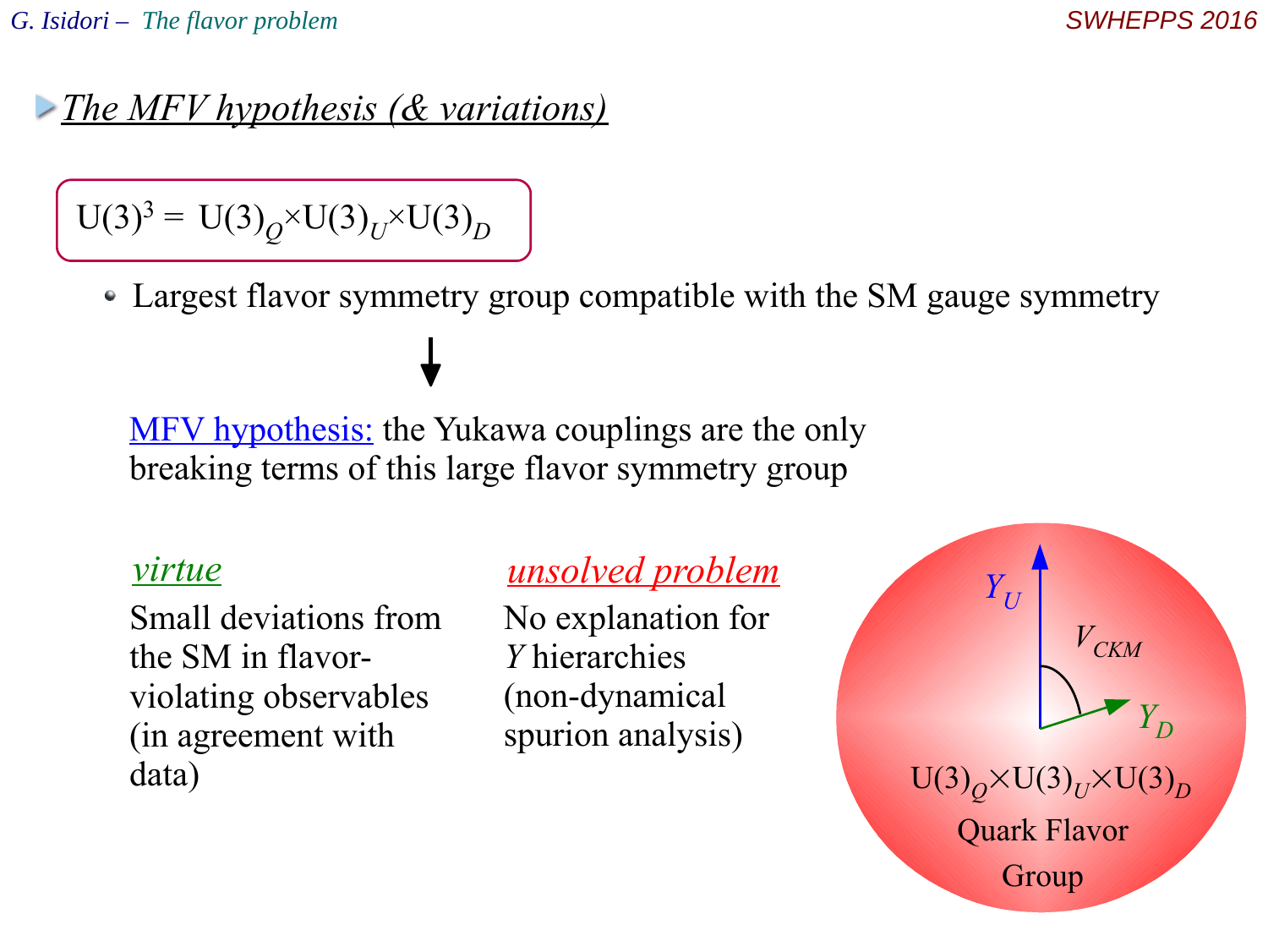$|\Delta| \sim 0.006$ 

#### *The MFV hypothesis (& variations)*

 $U(3)^3 = U(3)_Q \times U(3)_U \times U(3)_D$ 

- Largest flavor symmetry group compatible with the SM gauge symmetry
- MFV = minimal breaking of U(3)<sup>3</sup> by (3,3) terms [*SM Yukawa couplings*]

An interesting variation of MFV is obtained considering the following subgroup:

 $U(2)^3 = U(2)_Q^N V(2)_U^N V(2)_D^N$ 

*acting on 1st& 2nd generations*

#### Additional virtue:

The exact symmetry limit is good starting point for the SM spectrum  $(m_u=m_d=m_s=m_c=0, V_{CKM}=1)$ 

 $\rightarrow$  small breakings terms needed



*symmetry*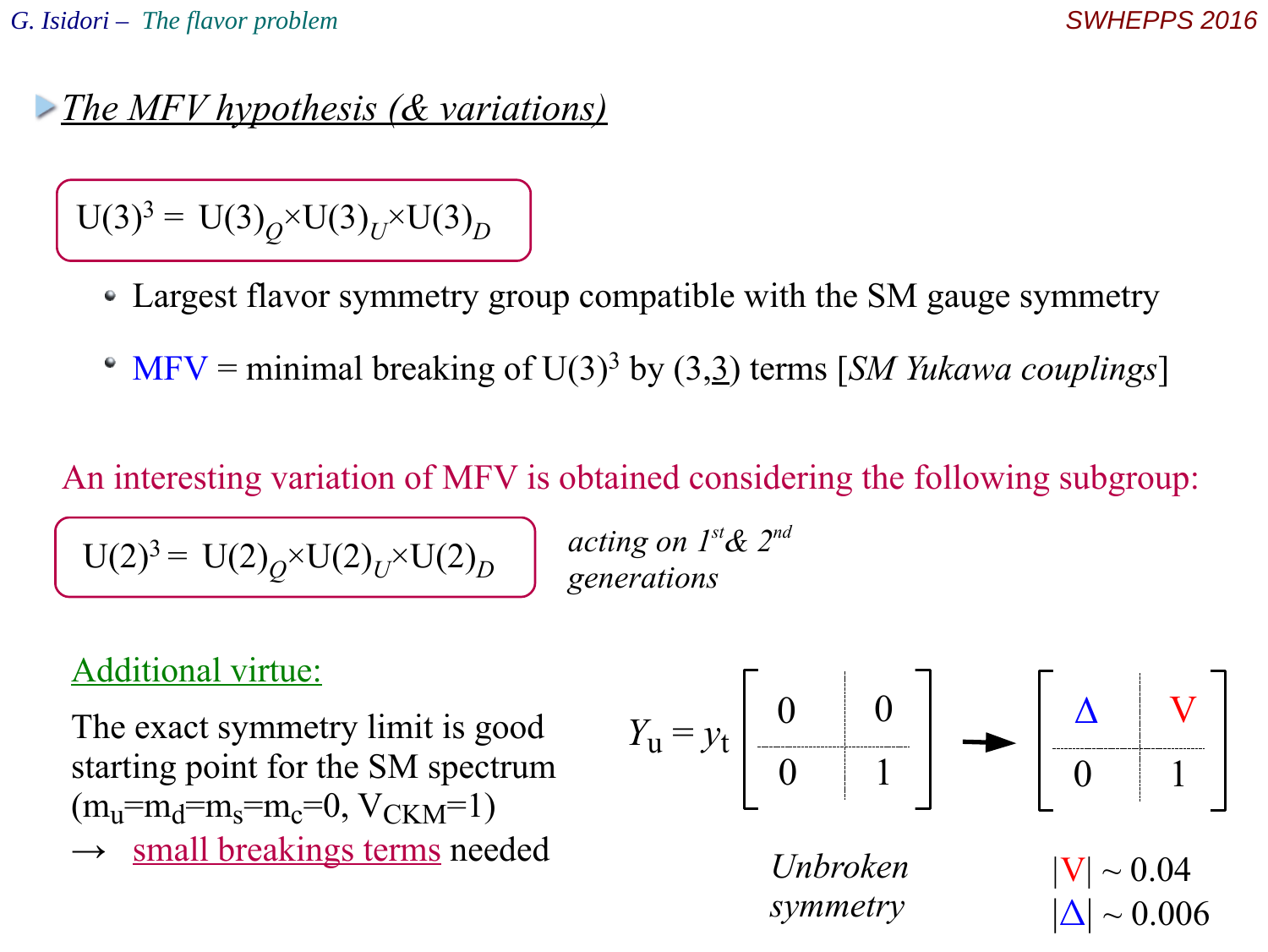### *Open problems*

I. A potential problem of the  $U(2)^3$  approach and, more generally, of any approach attributing a special role to the hierarchies in the Yukawa sector, is the problem of neutrino masses:

Why neutrino mixing angles are not as small as in the quark sector? Why the mass hierarchies in the neutrino sector are not as large?

II. Most important, the breaking terms and, in the  $U(2)^3$  case, also the group structure are put in "by hands" (*non-dynamical "spurion" analysis*)

*Yukawa couplings* (or part of them) *as dynamical fields*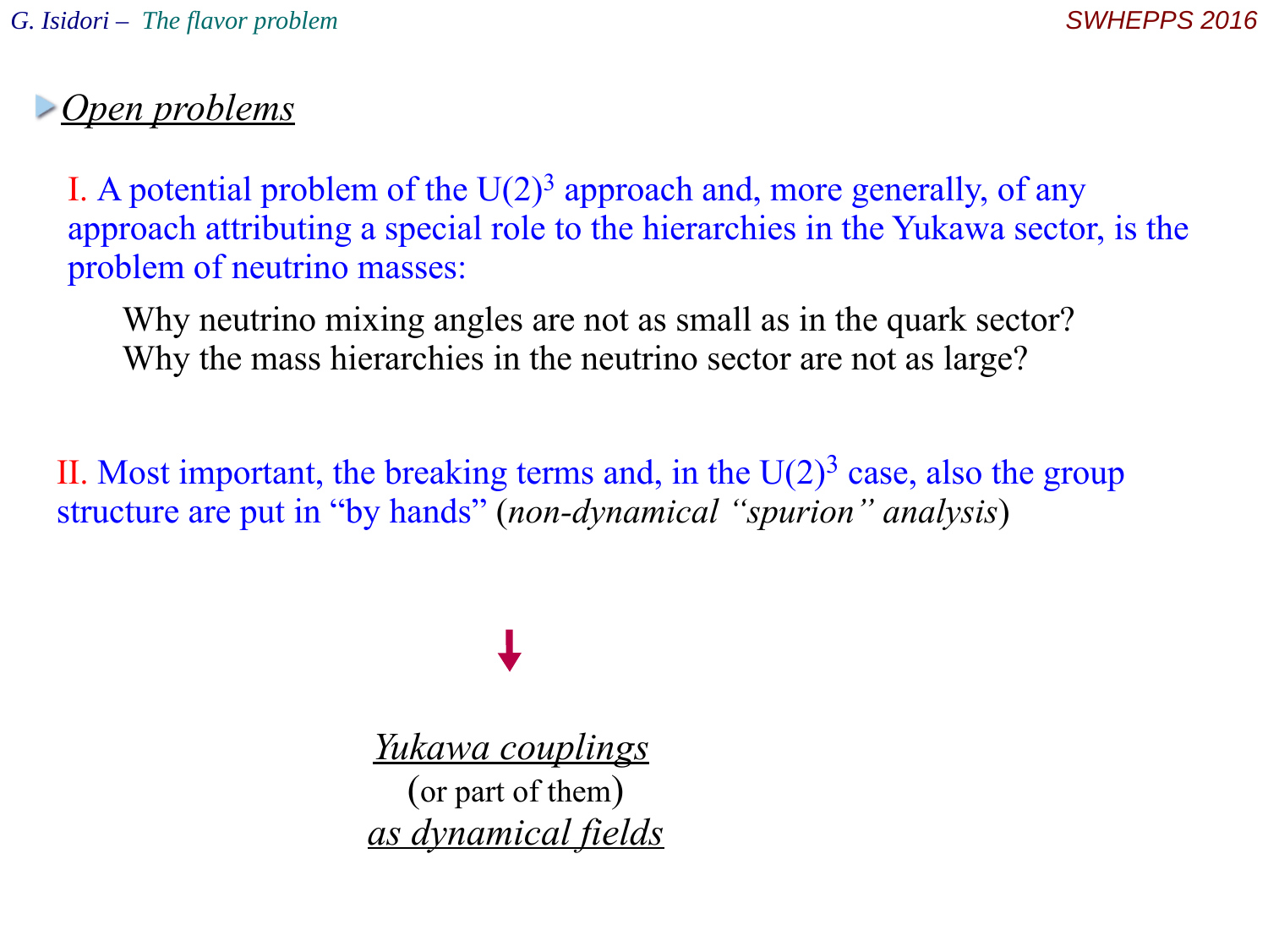# *Dynamical Yukawa's*

The main idea is that of a large flavor symmetry, spontaneously broken by the dynamical *Y* preserving maximally invariant sub-groups (*stable solution of the minimization problem*)



- Vanishing masses for the 1<sup>st</sup> & 2<sup>nd</sup> generations (compared to  $3<sup>rd</sup>$  one)
- $V_{CKM}$  =1
- Degenerate neutrino spectrum
- One maximal and one large mixing angle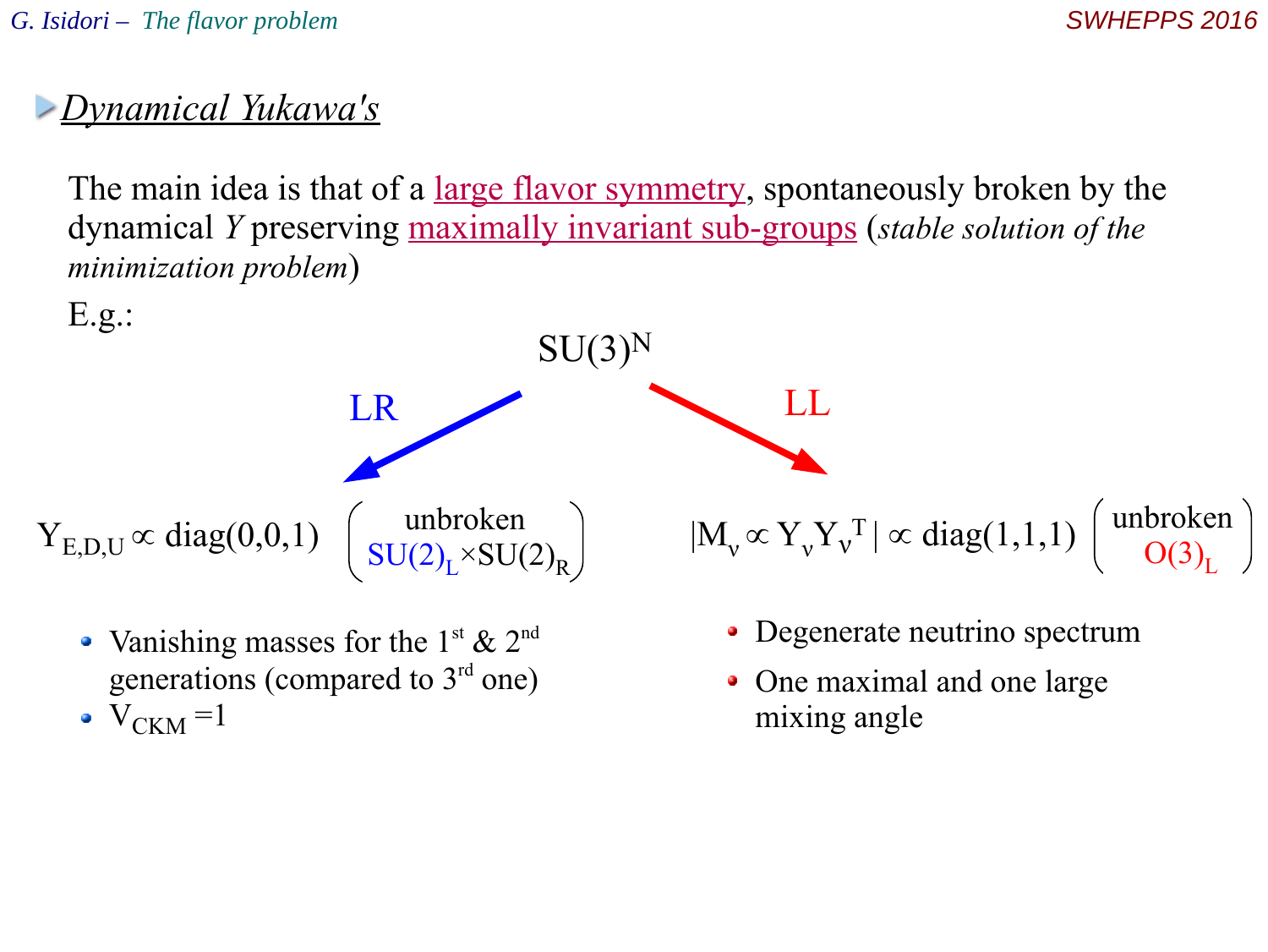### *Dynamical Yukawa's*

The main idea is that of a large flavor symmetry, spontaneously broken by the dynamical *Y* preserving maximally invariant sub-groups (*stable solution of the minimization problem*) + further broken down to realistic *Y* by small breaking terms E.g.:



- Vanishing masses for the 1<sup>st</sup> & 2<sup>nd</sup> generations (compared to  $3<sup>rd</sup>$  one)
- $V_{CKM}$  =1

$$
Y_{\mathbf{u}} = y_{\mathbf{t}} \begin{bmatrix} O(\varepsilon') & O(\varepsilon) \\ 0 & 1 \end{bmatrix} \qquad \qquad \frac{\Delta m_{\text{atm}}^2}{m_v^2} = O(\varepsilon) \qquad \qquad \boxed{\langle m_v \rangle \approx 0.1 \text{ eV}}
$$

• Degenerate neutrino spectrum

• One maximal and one large mixing angle

$$
\frac{\Delta m_{atm}^2}{m_v^2} = O(\epsilon)
$$

$$
\langle m_{\nu} \rangle \approx 0.1 \text{ eV}
$$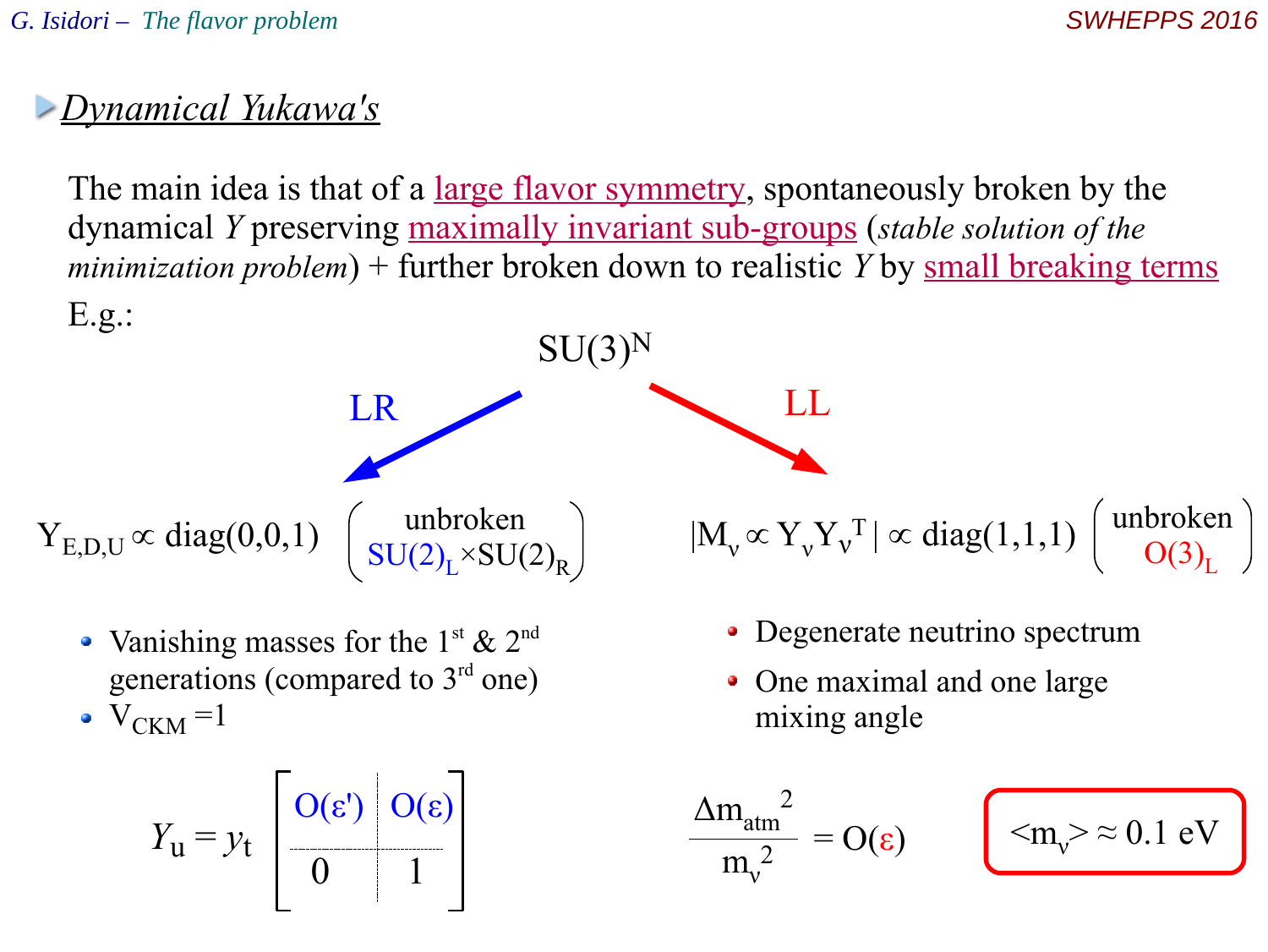# *Dynamical Yukawa's*

*If these speculations are correct...* → 0ν2β decay experiments should be very close to observe a positive signal + neutrino mass well-within reach of CMB analyses + signals of  $U(2)^N$  symmetry breaking in B physics  $\rightarrow$  fascinating link between flavor physics + neutrino + cosmology

$$
Y_{E,D,U} \propto diag(0,0,1) \left( \frac{\text{unbroken}}{\text{SU}(2)_L \times \text{SU}(2)_R} \right)
$$

- Vanishing masses for the 1<sup>st</sup> & 2<sup>nd</sup> generations (compared to  $3<sup>rd</sup>$  one)
- $V_{CKM}$  =1

$$
Y_{\rm u} = y_{\rm t} \begin{bmatrix} O(\varepsilon) & O(\varepsilon) \\ 0 & 1 \end{bmatrix} \qquad \qquad \frac{\Delta m_{\rm atm}^2}{m_{\rm v}^2} = O(\varepsilon) \qquad \qquad \text{Im}_{\rm v} > \approx 0.1 \text{ eV}
$$

unbroken  
\n
$$
[(2)_L \times SU(2)_R)
$$
\n
$$
[M_v \propto Y_v Y_v^T] \propto \text{diag}(1,1,1) \left(\begin{array}{c} \text{unbroken} \\ \text{O}(3)_L \end{array}\right)
$$

- Degenerate neutrino spectrum
- One maximal and one large mixing angle

$$
\frac{\Delta m_{atm}^2}{m_v^2} = O(\epsilon)
$$

$$
\langle m_{\rm v} \rangle \approx 0.1 \text{ eV}
$$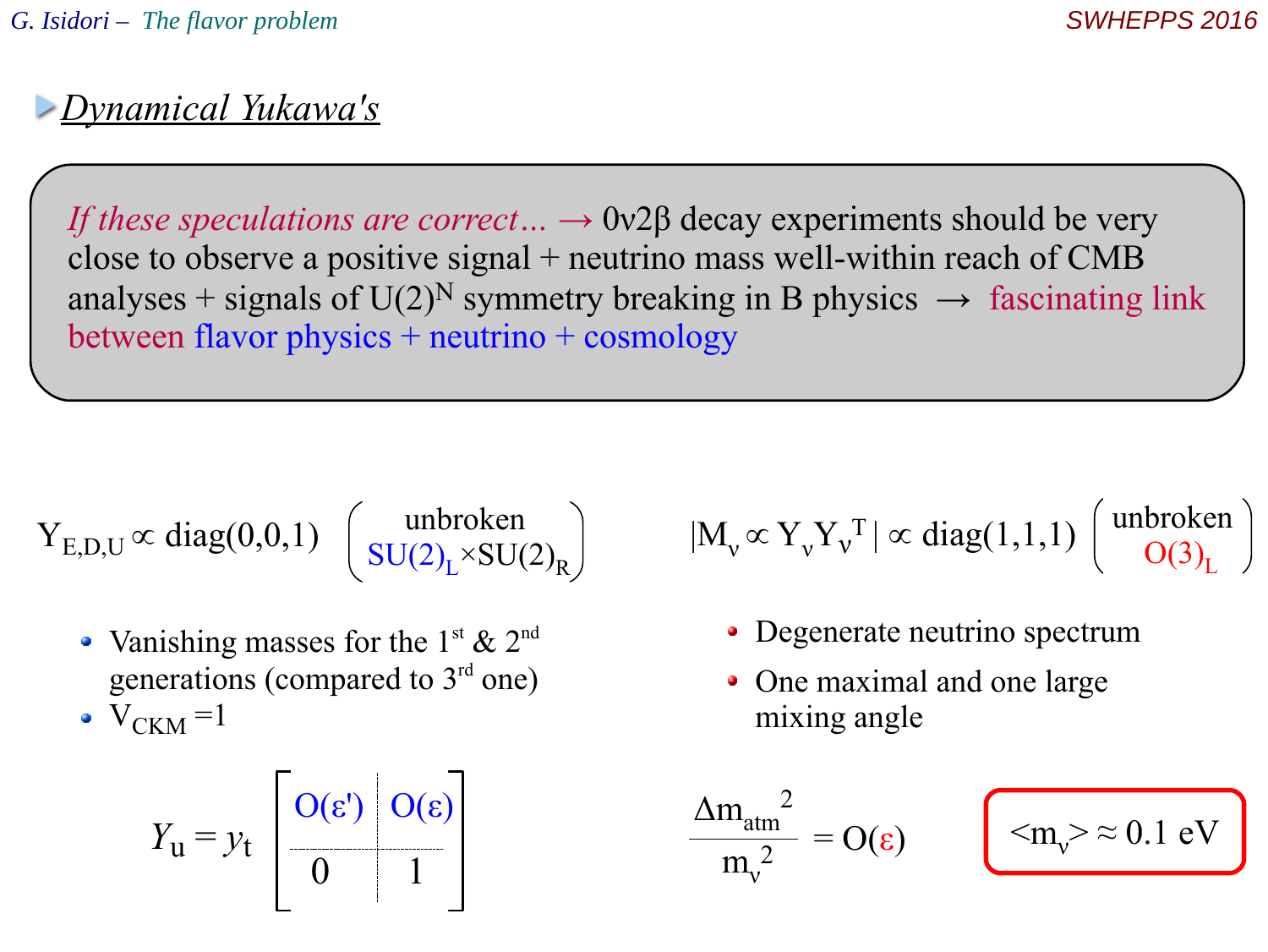# On the flavor anomalies

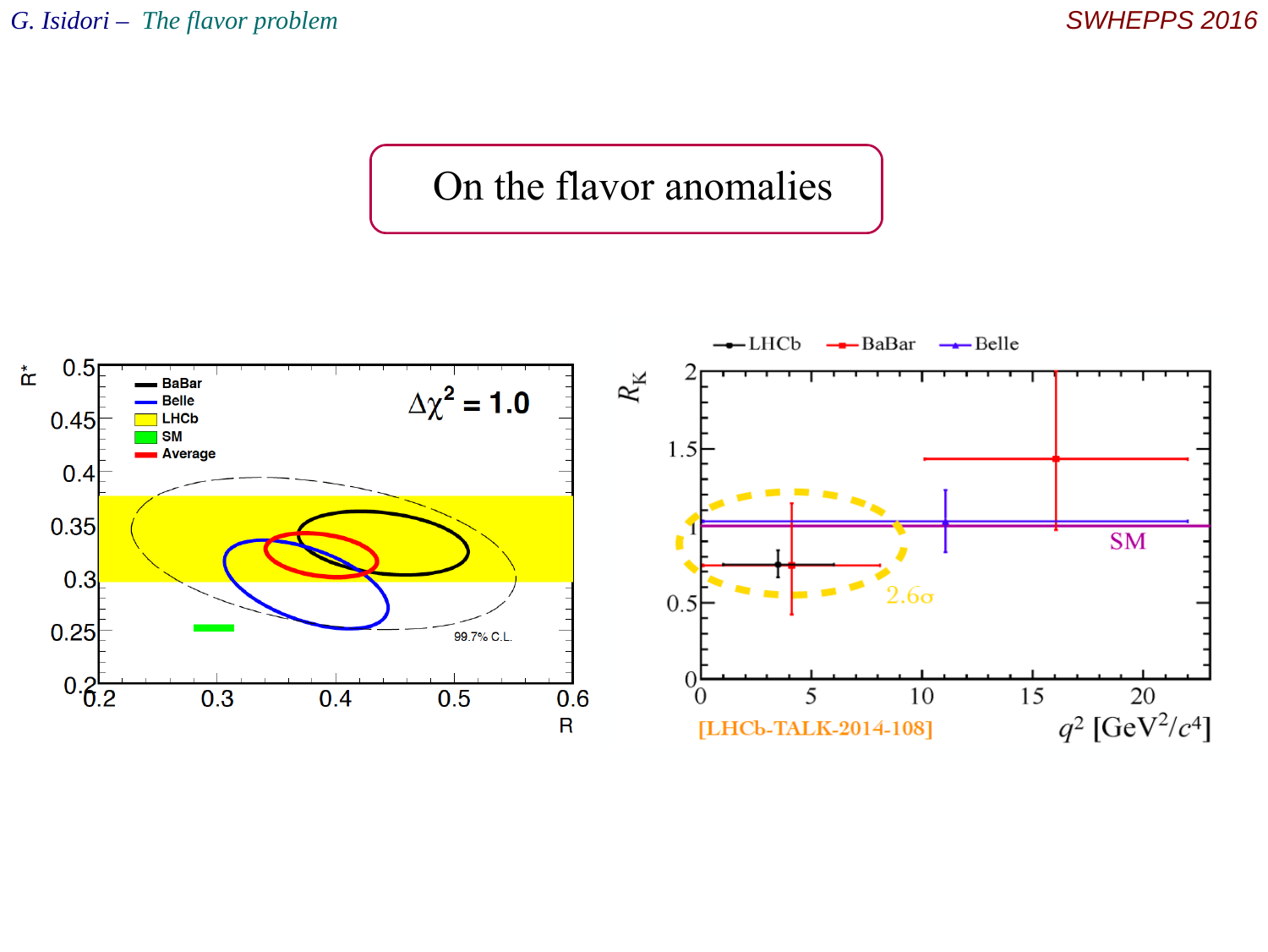#### *General considerations about the breaking of LFU*

Recent results by LHCb and other B-physics experiments seems to indicate a (*somehow surprising...*) breaking of Lepton Flavor Universality, both in charged currents ( $b \rightarrow c\tau v$  vs.  $b \rightarrow c\mu v$ ) and in neutral currents ( $b \rightarrow s\mu\mu$  vs.  $b \rightarrow \text{see}$ )

A few general messages:

- LFU is not a fundamental symmetry of the SM Lagrangian (*accidental symmetry in the gauge sector, badly broken by Yukawa interactions*)
- Most stringent tests of LFU involve only  $1^{st}$ -2<sup>nd</sup> gen. quarks & leptons

Natural to conceive NP models where LFU is violated more in processes with 3<sup>rd</sup> gen. quarks  $(\leftrightarrow$  hierarchy in Yukawa coupl.)

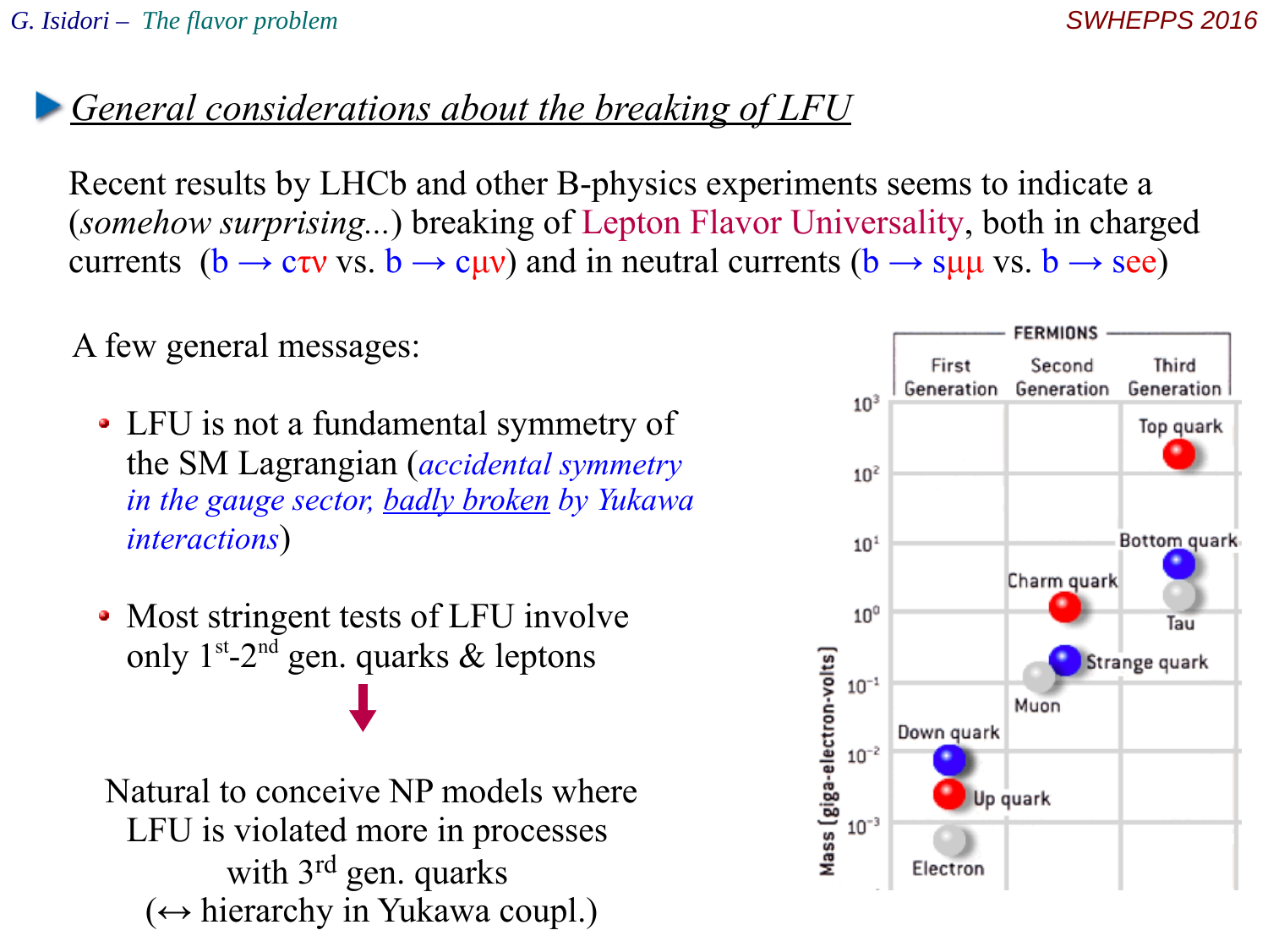# *General considerations about the breaking of LFU*

- Anomalies are seen only in semi-leptonic (quark×lepton) operators
- RR and scalar currents disfavored  $\rightarrow$  LL current-current operators
- Necessity of at least one  $SU(2)_L$ -triplet effective operator (*as in the Fermi theory*):  $\frac{g_q g_\ell}{\Lambda^2} \lambda_{ij}^q \lambda_{kl}^\ell (\bar{Q}_L^i T^a \gamma_\mu Q_L^j)(\bar{L}_L^k T^a \gamma^\mu L_L^l)$



- Two natural classes of mediators, giving rise to different correlations among quark×lepton, (evidence) and quark×quark + lepton×lepton (bounds)
- Large coupling (competing with SM tree-level) in bc  $(=33<sub>CKM</sub>) \rightarrow l_3 v_3$  $\bullet$
- Small non-vanishing coupling (competing with SM FCNC) in  $bs \rightarrow l_2 l_2$  $\bullet$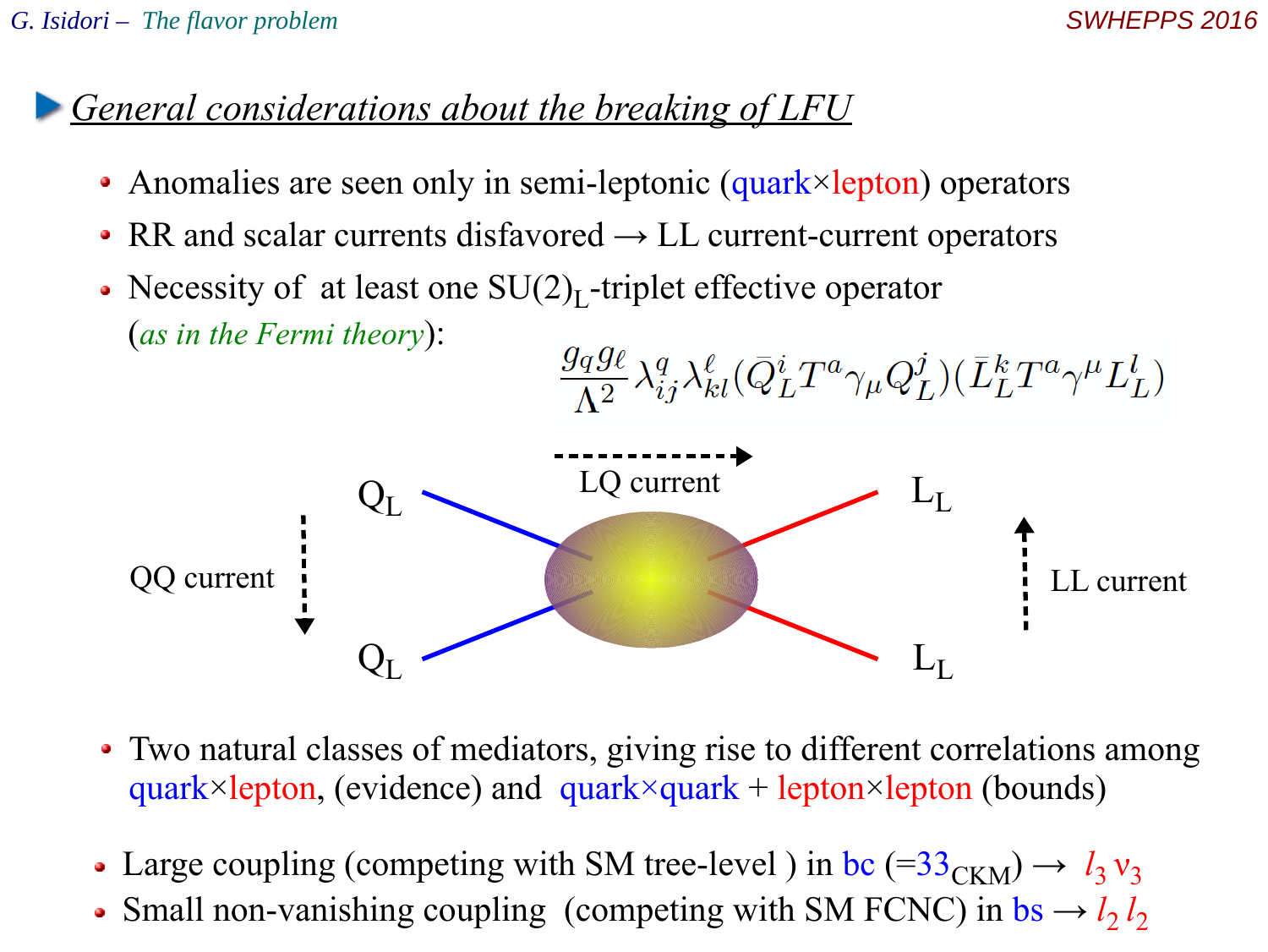# *Simplified dynamical models*

- Anomalies are seen only in semi-leptonic (quark×lepton) operators
- RR and scalar currents disfavored  $\rightarrow$  LL current-current operators
- Necessity of at least one  $SU(2)_L$ -triplet effective operator
- Two natural classes of mediators, giving rise to different correlations among quark×lepton, (evidence) and quark×quark + lepton×lepton (bounds)

- Both color-less (W', Z') and lepto-quark (LQ) mediators provide a good fit of data, provided these are vector-like particles coupled mainly to  $3<sup>rd</sup>$  gen.
- Non-universal flavor structure based on the approximate  $U(2)<sub>q</sub> \times U(2)<sub>l</sub>$  flavor symmetry works well (→ *connection to models addressing mass hierarchies*)

 $200 \text{ GeV}$   $\longleftrightarrow$  2 TeV

(weak coupl.) (strong coup.)

Vector-mediator mass: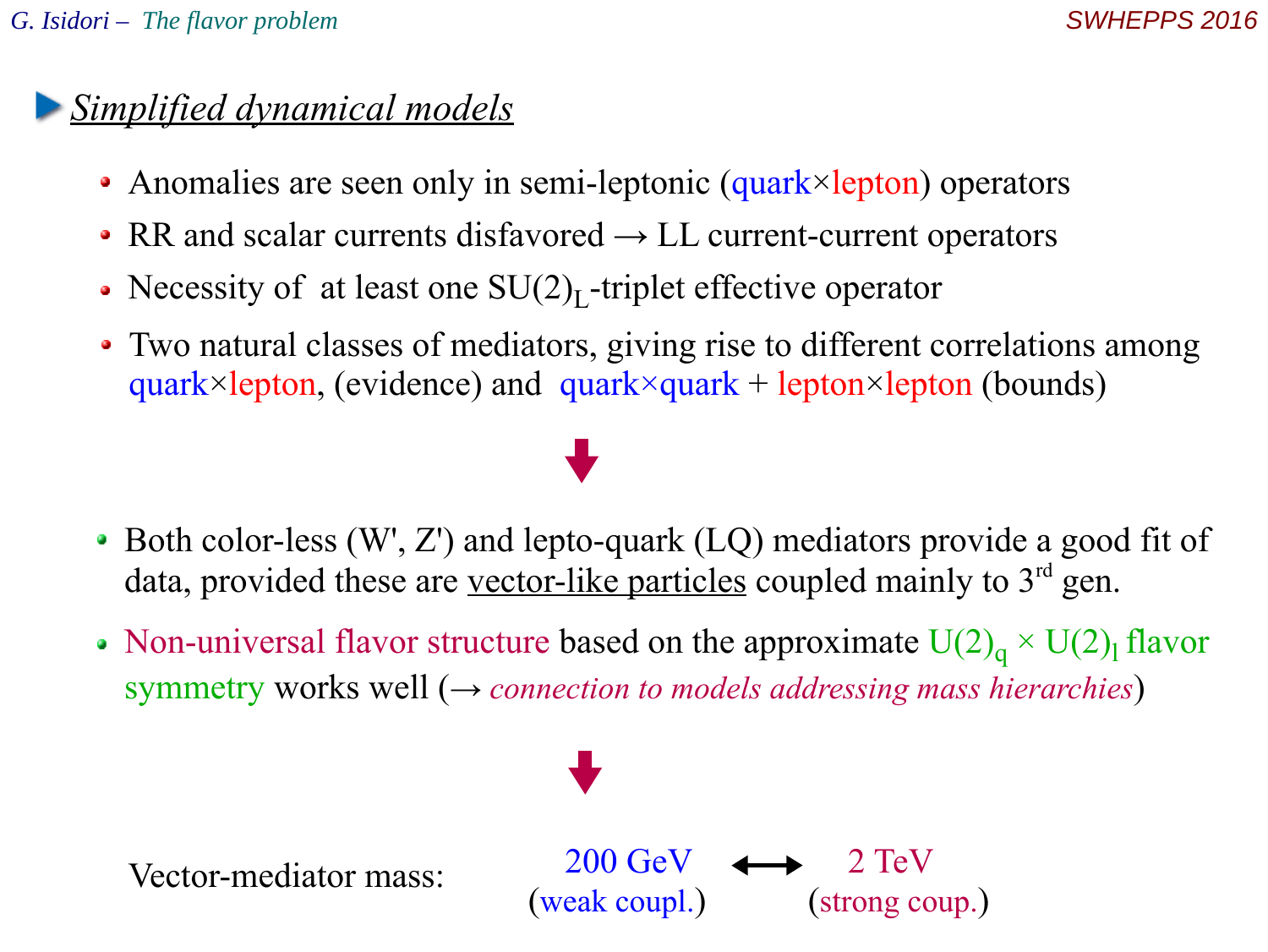



The basic construction is based on the idea of "*Vector-like confinement*"



- Very similar to the old idea of technicolor
- Key difference is that the SSB of the new sector preserves the SM gauge symmetry, that is broken in a  $2<sup>nd</sup>$  step by an appropriate Higgs field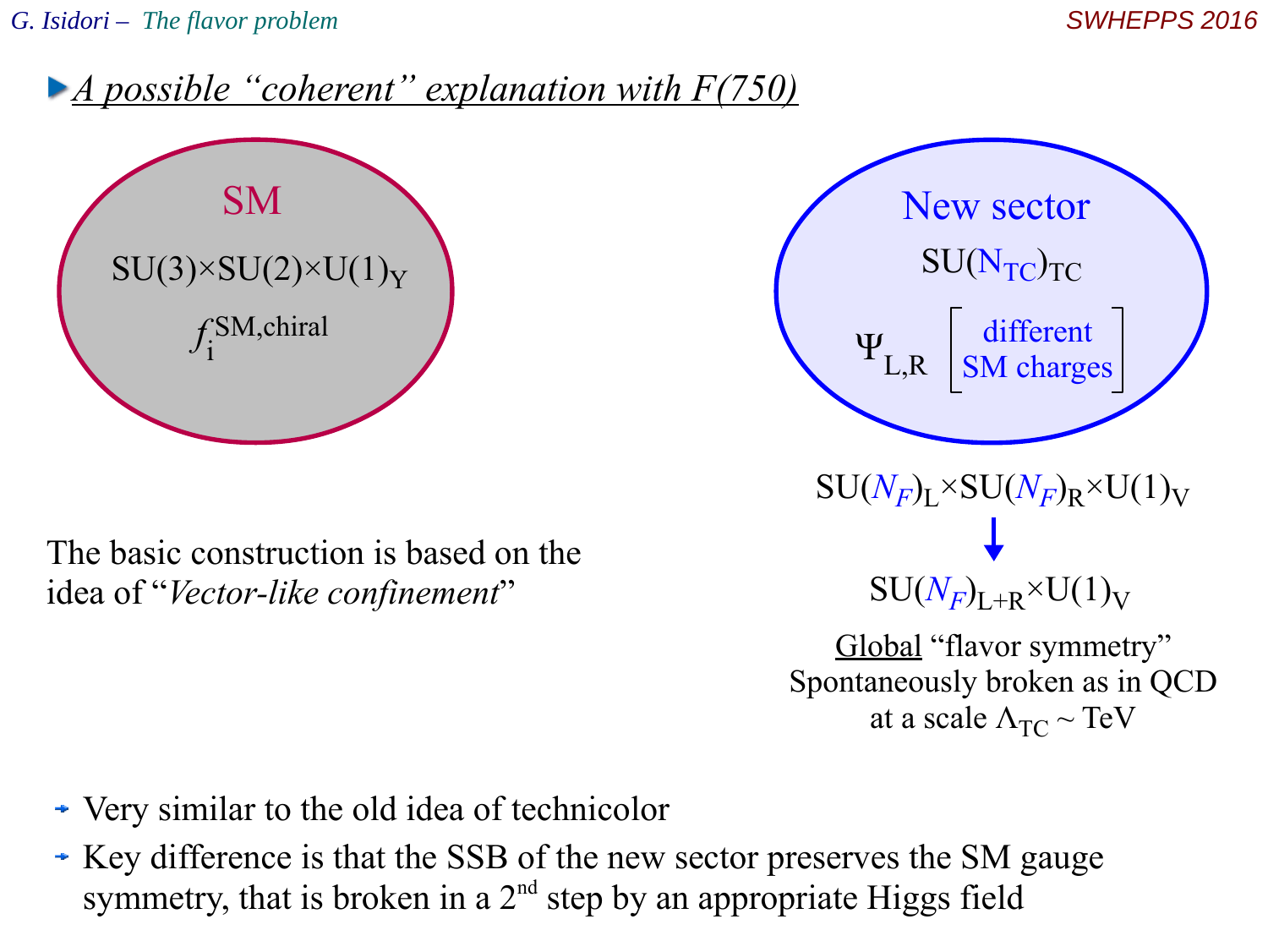*G. Isidori – The flavor problem SWHEPPS 2016*

*A possible "coherent" explanation with F(750)*

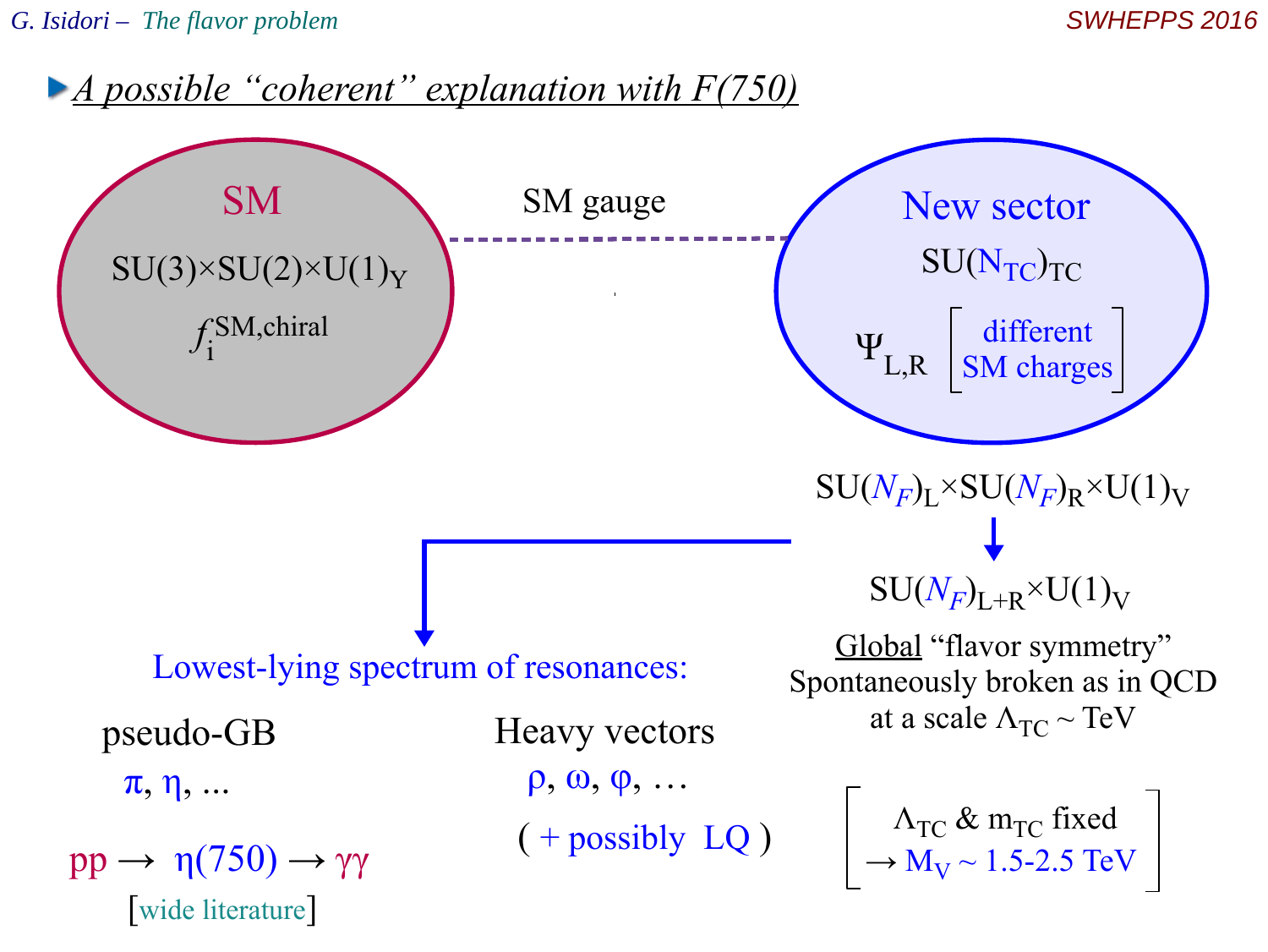*G. Isidori – The flavor problem SWHEPPS 2016*

*A possible "coherent" explanation with F(750)*

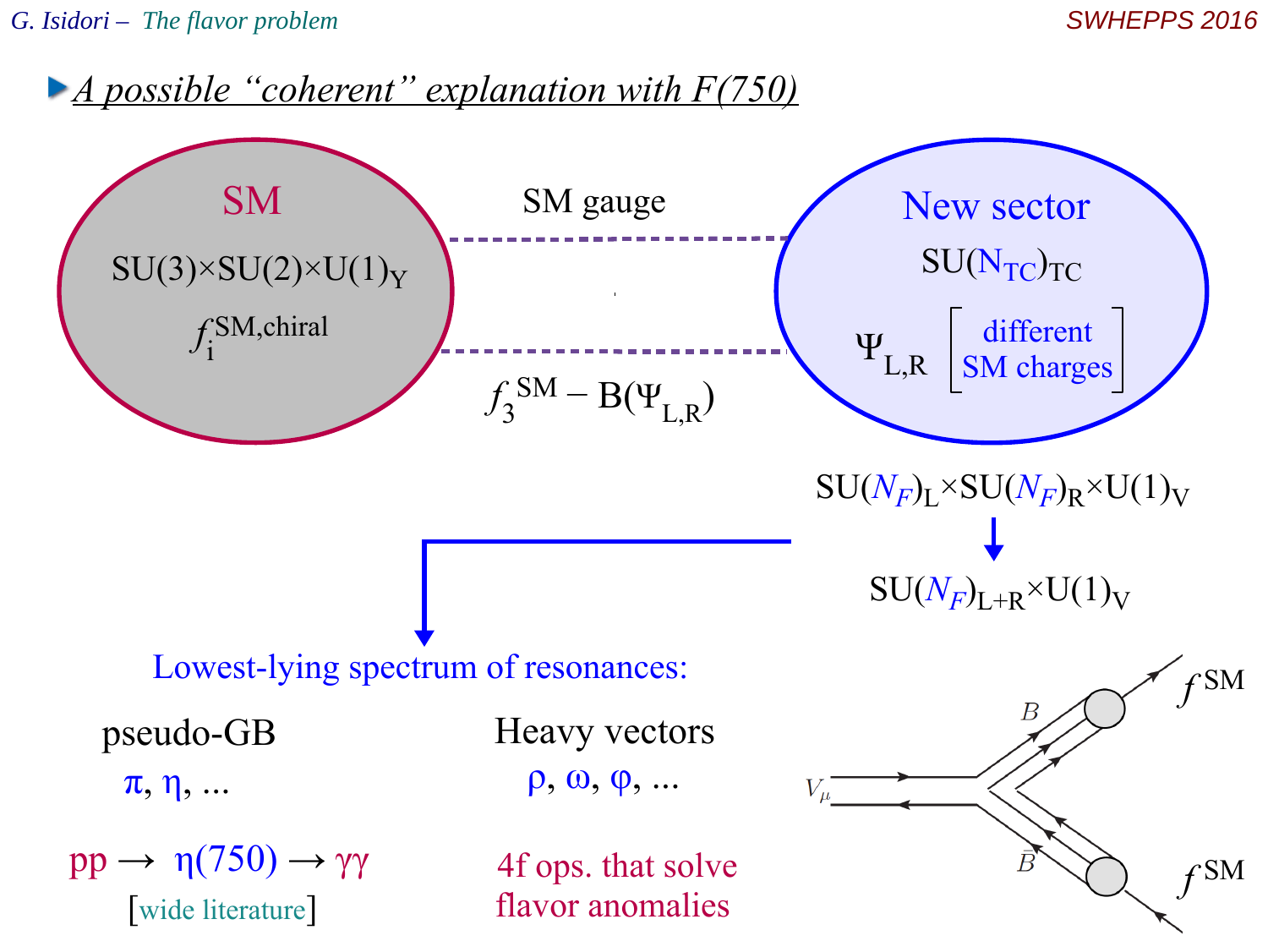### *A possible "coherent" explanation with F(750)*

Within this class of models one expects a rich phenomenology, both at low energies (*notable cases:*  $\tau \rightarrow 3\mu \& \mu \rightarrow 3e$ ) and at high energies.

Some general features for high-pT signatures:

- Vector mesons are expected to have <u>large widths</u> and to decay predominantly in pNGB (difficult signatures)
- The mixing of the heavy vectors with SM gauge bosons (hence light SM fermions) is very suppressed  $\rightarrow$  dominant coupling to SM via 3<sup>rd</sup> generation
- Almost model-independent expectation of sizable (broad) excess in  $pp \rightarrow \tau \tau \& pp \rightarrow bb$ , tt that should be accessible in run-II